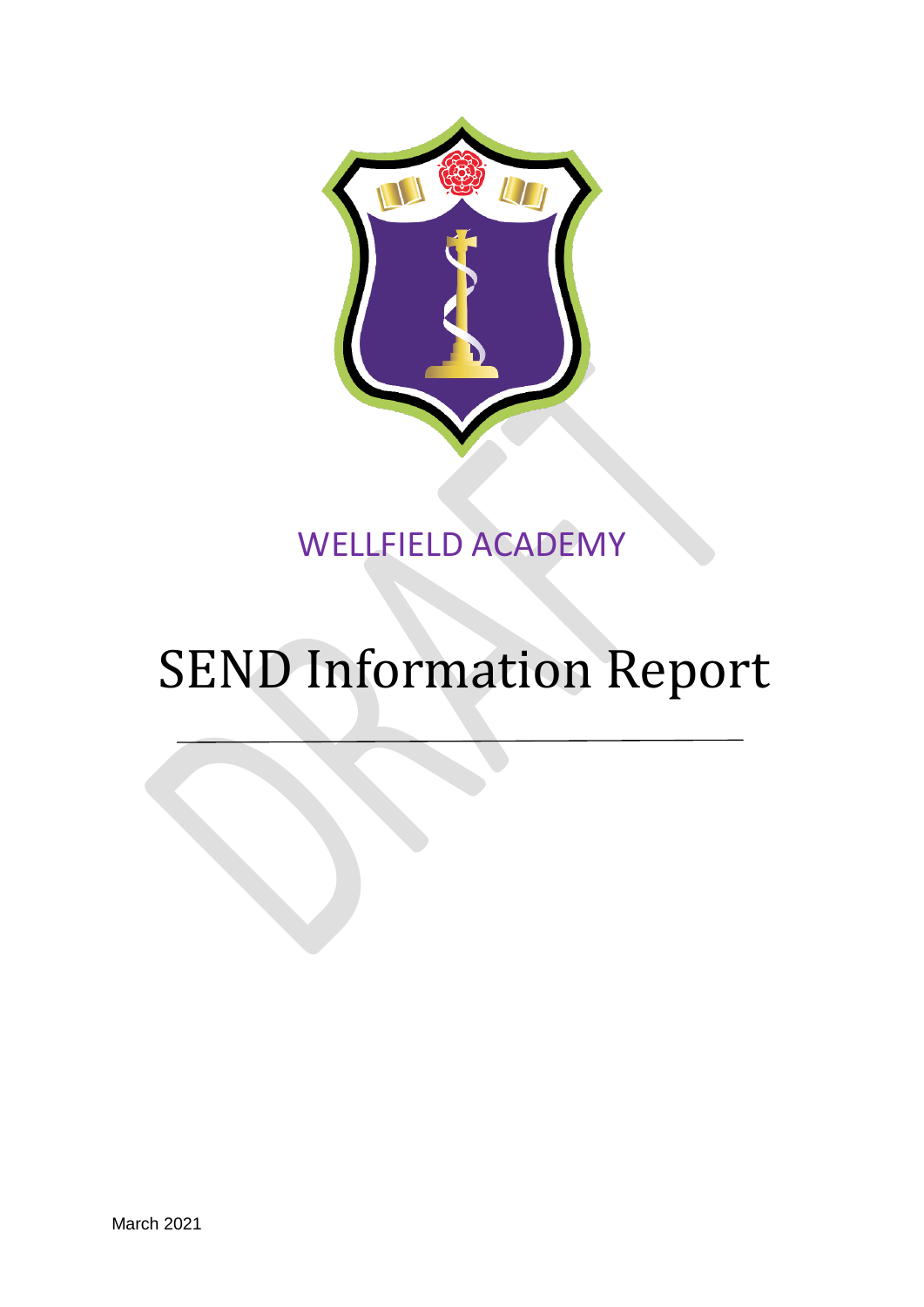Wellfield Academy believes that all children and young people are entitled to receive an education that enables them to achieve their full potential in becoming confident independent young adults ready to make a successful transition into the wider world, whether into employment, further or higher education or training.

Staff at Wellfield Academy will provide the best support to children and young people with SEND, whether or not they have an EHC plan. The Head of Learning Support/SENCO and/or the Inclusion Manager will inform parents when school is making special educational provision for a student.

Wellfield Academy aims to include all children and young people with SEND to take part in the activities of the school alongside those who do not have SEND, and Wellfield Academy will make arrangements to support those who have medical conditions.

All students have access to a broad and balanced curriculum. Careful planning of lessons to address potential areas of difficulty and to remove barriers to student achievement will mean that students with SEND and disabilities will have access to a full curriculum. Wellfield Academy is committed to making reasonable adjustments, including the provision of auxiliary aids and services for disabled children wherever possible. Wellfield Academy has a zero tolerance towards discrimination of SEND students. We actively promote equality of opportunity.

Every teacher is a specialist teacher of all children, including those with SEND.

#### **1. The kinds of SEN that are provided for at Wellfield Academy**

Wellfield Academy aims to support students who fall into the following broad areas of need:

- Communication and interaction (eg Aspergers and autism)
- Cognition and learning (eg moderate, severe and specific learning difficulties, such as dyslexia)
- Social, emotional and mental health difficulties (depression and attention deficit disorder )
- Sensory and/or physical needs (vision or hearing impairments and physical disabilities)

The following groups of students are made up of children who may not have SEND but there may be an impact on progress and attainment and so a need may be identified;

- Disability ( the Code of Practice outlines the "reasonable adjustment " duty for all settings and schools provided under current Disability Equality legislation – these alone do not constitute SEND)
- Attendance and Punctuality
- Health and Welfare
- English as an additional language (EAL)
- Being in receipt of Student Premium Grant
- Being a Child Looked After
- Being a child of Serviceman/woman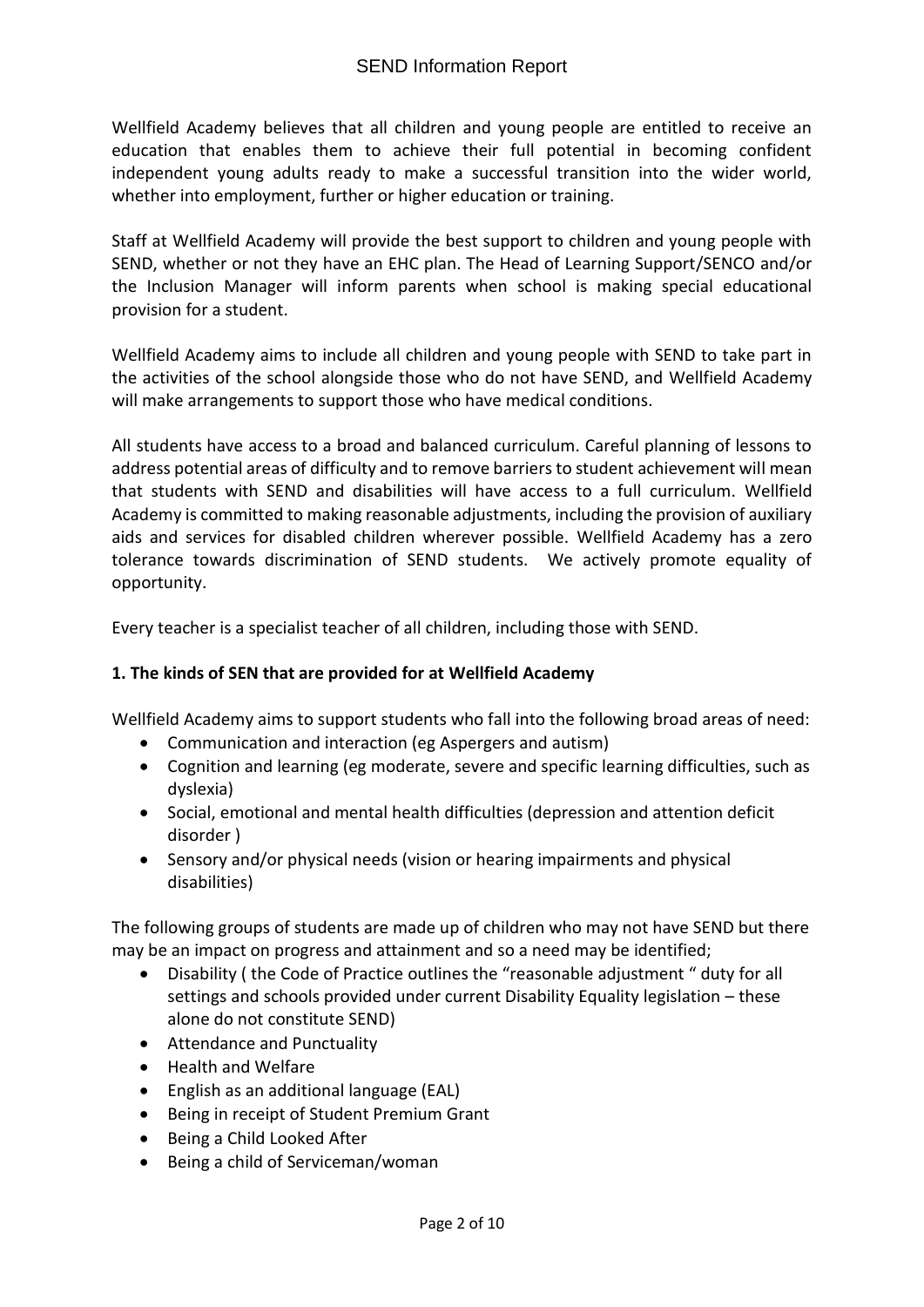All students with any identified additional needs such as those listed above, and medical needs, are placed on the Wellfield Academy Additional Information List (AIL).

#### **2. Policies for identifying children and young people with SEN and assessing their needs**

A student has SEND where their learning difficulty or disability calls for special educational provision different from or additional to that normally available to students of the same age. Wellfield Academy advocates high quality teaching to be available for the whole class meaning that fewer students need specialist provision.

Wellfield Academy has strong links with the feeder primary schools and as such is able to build on the information that is shared as well as assessing student's attainment on entry to identify any students making less than expected progress taking into account their age and personal circumstances. At the same time Wellfield Academy will consider evidence that a student may have a disability under the Equality Act 2010 and, if so, assess what reasonable adjustments can be made where appropriate.

#### **3. Arrangements for consulting parents of children with SEN and involving them in their child's education**

Wellfield Academy works very closely with local primary schools and parents to ascertain whether a child has been identified as having special educational needs prior to transfer to Wellfield Academy. When advised that a child has a learning difficulty we strive to work in partnership to plan and deliver an appropriate and differentiated curriculum.

Children with EHC Plans of SEN are reviewed on an annual basis.

- o Year 11 are reviewed in December,
- o Year 9 and Year 10 are reviewed at Easter, and,
- o Years 7 and Year 8 are reviewed in July.

Reviews can take place at any other time by request of parents or at the request of school and are carried out in line with statutory guidance for reviews.

All parents are welcome to contact the Head of Learning Support/SENCO or the Inclusion Manager at any time either by telephone or by email to address any queries or worries that they may have. Appointments to meet are usually arranged for a mutually convenient time to ensure privacy and confidentiality. The Head of Learning Support/SENCO acts as a focal point to coordinate any queries about concerns that parents may have if their child is experiencing difficulties.

School welcomes dialogue with parents and there are a number of ways in which parents can communicate with school:

- The school website provides contact emails for enquiries which go directly to the Head's PA and the general school telephone number for general enquiries.
- School hosts an Open Evening at the start of the school year annually, aimed primarily at Year 6 children making a choice of secondary school.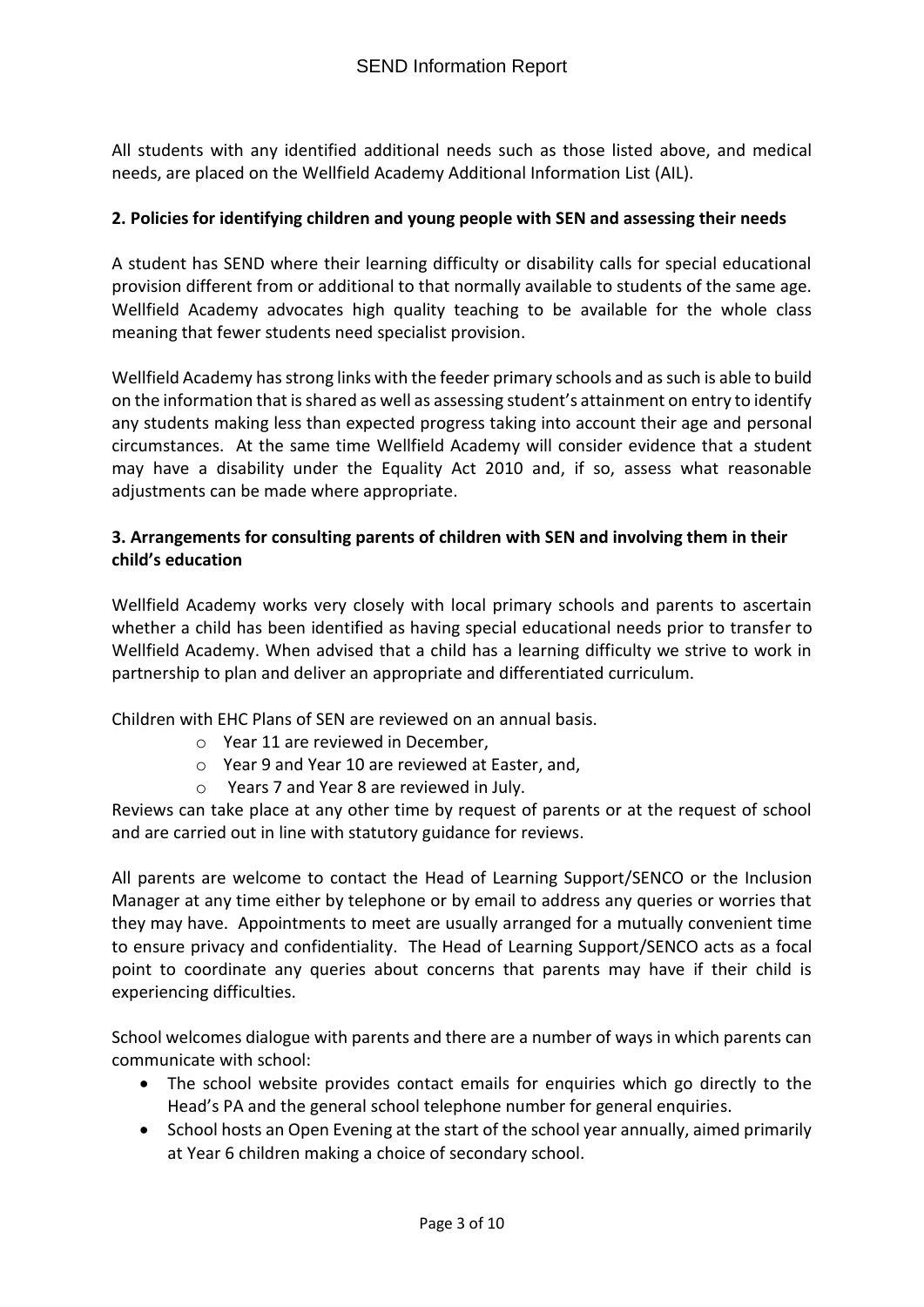- School welcomes enquiries from any family and guided tours of the school are always available by prior appointment. If a child is known to have additional needs then any meetings will also include the Head of Learning Support/SENCO so that specific advice can be given.
- At the transition meeting for new Year 7's to the school key staff members are introduced to parents and students. Parents then have time with their child's new House Progress Lead and then their child's tutor. The Head of Learning Support/SENCO and the Inclusion Manager are available to provide advice.
- There are a variety of parents' evenings throughout the year. The Head of Learning Support/SENCO and/or the Inclusion Manager are available to discuss any concerns and or give advice where required.
- Children in school receive multiple reports per academic year. At least one of those reports include detailed, personalised comments from the child's tutor about progress and targets that may have been set. The other reports are data shots so that parents are kept up to date with progress.
- School encourages parents to contact the relevant House Progress Lead if there are any academic queries. Any behavioural or social issues are dealt with by the Pastoral Behaviour Managers. Any queries about additional needs are dealt with by the Head of Learning Support/SENCO or the Inclusion Manager.
- Parents are asked to contact school initially to arrange an appointment just to avoid disappointment if that particular member of staff is teaching.
- Parents are formally asked for feedback at Parents Evenings in the form of a questionnaire however school welcomes comments at any time about things that have worked well as well as any ideas about how things might work better.
- Parents are introduced to key staff including the Head of Learning Support/SENCO, Tutors, House Progress Leads and Pastoral Managers at the Year 6 Induction evenings. All of these staff are available at all Parents Evenings for consultation.
- Key staff are listed on the website.
- There is a strong parent representation within the school's Local Academy Council. This representation covers the entire broad demographic of our school community including children with additional needs.

## **4. Arrangements for consulting young people with SEN and involving them in their education**

Students with EHCPs will co-write their own Pupil Passports with the Learning Support team. The passports inform the teaching staff of the preferred learning style of the student and the difficulties each individual student feels that they have. The passport is reviewed regularly by the Learning Support team.

Co-production of the One-Page Profile is initiated by school and created during discussions with the child and their families. From this information Pupil Passports can then also be written for students who do not have an EHCP but who we feel, in liaison with staff, parents and the student, might benefit from support.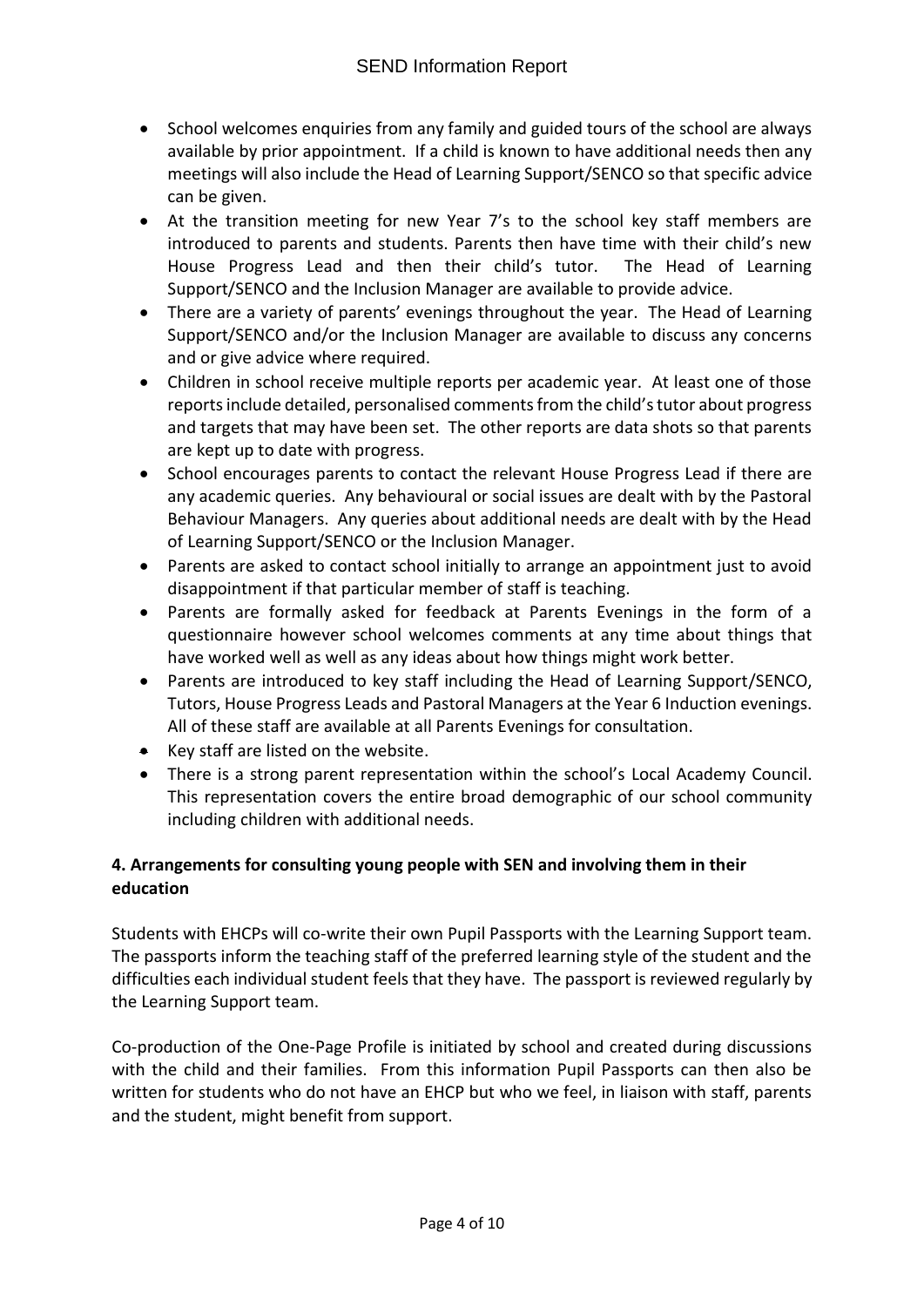#### **5. Arrangements for assessing and reviewing children and young people's progress towards outcomes. This should include the opportunities available to work with parents and young people as part of this assessment and review**

Teachers throughout the school are responsible and accountable for the progress and development of the students in their class, including where students access support from specialist staff. High quality teaching, differentiated for individual students, is the first step in responding to students who have or may have SEN. Additional intervention and support cannot compensate for a lack of good quality teaching.

We have a rigorous and robust quality assurance process which includes:

- SLT and Learning Support Learning Walks
- Work scrutiny
- Lesson Observations

Decisions about making special educational provision follow discussions between subject specialist teachers and the Head of Learning Support/SENCO considering information about the student's progress, alongside national data and expectations of progress.

Where a student continues to make less than expected progress, despite evidence-based support and interventions that are matched to the student's area of need, Wellfield Academy may consider involving specialists, including those secured by the school itself or from outside agencies. Parents will be involved in any decision to engage specialist support.

Our Learning Support faculty will empower young people to reach their full potential with quality first teaching at its heart. We aim to support and inspire students to be the very best learners they can be by working alongside them and their teachers.

#### **6. Arrangements for supporting children and young people in moving between phases of education and in preparing for adulthood.**

To prepare for adulthood, higher education, employment, independent living and participation the school has 5 collapsed curriculum days (Personal, Social, Careers and Health Education) where these issues are addressed through a structured programme. Parents are regularly contacted and involved/ supported in meetings and discussions with students whose aspirations and motivation is a concern.

Colleges are invited to all Year 9, 10 and 11 parents' evenings. All Year 10 students are given the opportunity to attend a taster day at a local sixth form college. Transport is provided there and back and students attend a number of different sessions to experience college life. Students are also given the opportunity to attend a taster day at one additional college of their choice. Again transport is provided to make it an inclusive project.

All students with an EHCP receive careers guidance from KS3 to KS4 and then KS4 to post 16 education. Plans are prepared in conjunction with the individual student, and, based upon the resulting plan, the Inclusion Manager can facilitate a smooth transition to a post 16 college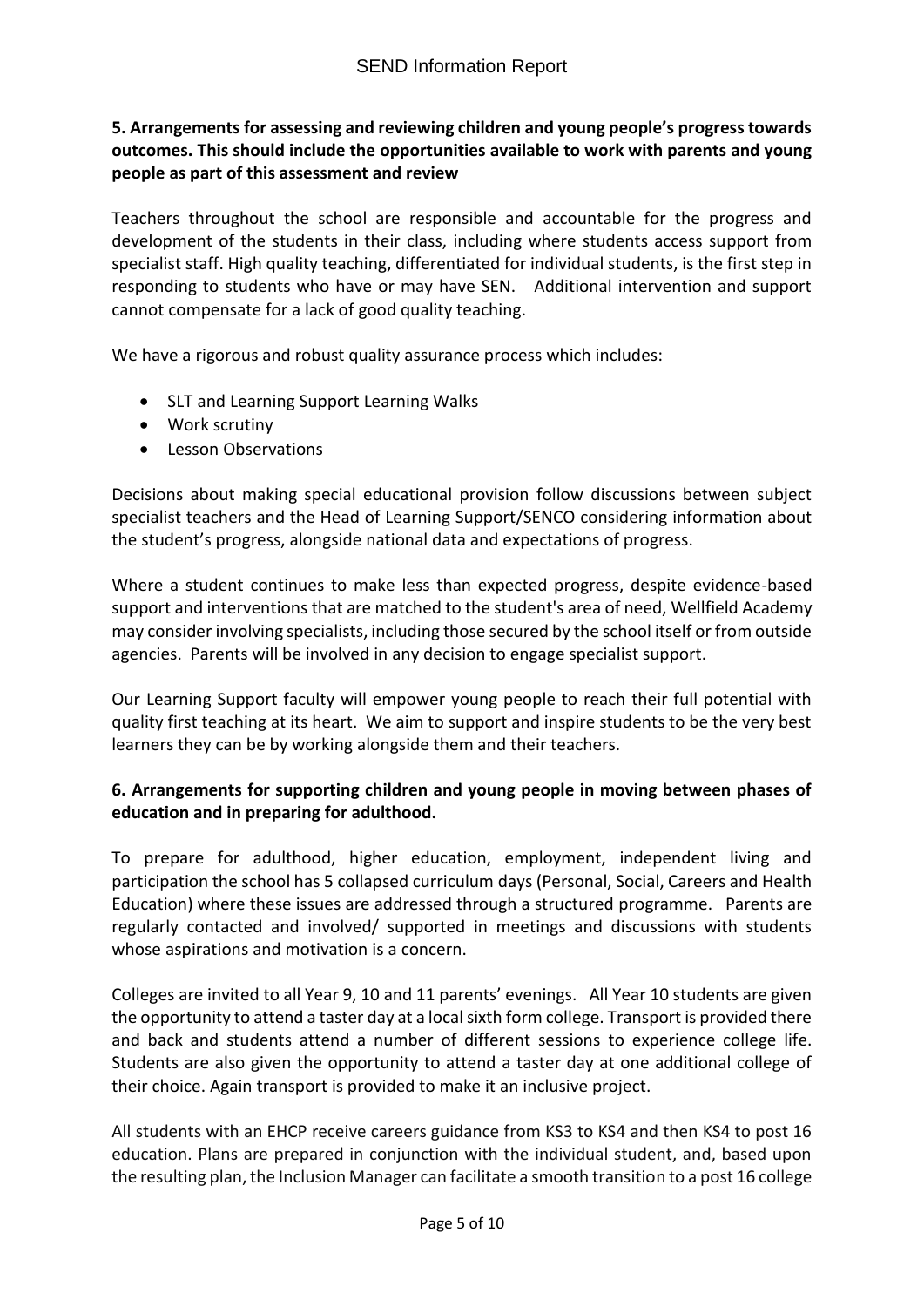involving the input of individual college teams to make the transition as smooth and as successful as possible. This can also include the provision of transport post 16.

#### **7. The approach to teaching children and young people with SEN**

Staff at Wellfield Academy will provide the best support to children and young people with SEND, whether or not they have an EHC plan. The Head of Learning Support/SENCO and/or the Inclusion Manager will inform parents when school is making special educational provision for a student.

Wellfield Academy aims to include all children and young people with SEND to take part in the activities of the school alongside those who do not have SEND, and Wellfield Academy will make arrangements to support those who have medical conditions.

All students have access to a broad and balanced curriculum. Careful planning of lessons to address potential areas of difficulty and to remove barriers to student achievement will mean that students with SEND and disabilities will have access to a full curriculum. Wellfield Academy is committed to making reasonable adjustments, including the provision of auxiliary aids and services for disabled children wherever possible. Wellfield Academy has a zero tolerance towards discrimination of SEND students. We actively promote equality of opportunity.

Every teacher is a specialist teacher of all children, including those with SEND.

#### **8. How adaptations are made to the curriculum and the learning environment of children and young people with SEN**

Once a student is identified as having special educational needs then Wellfield Academy will take action to remove any barriers to learning and identify any effective provision or strategies to be put in place. This support will take the form of a four part cycle through which earlier decisions and actions are revisited, refined and revised with a growing understanding of the students' needs and of what supports the student in making good progress and securing good outcomes.

Where a student continues to make less than expected progress, despite evidence-based support and interventions that are matched to the student's area of need, Wellfield Academy may consider involving specialists, including those secured by the school itself or from outside agencies. Parents will be involved in any decision to engage specialist support.

Our Learning Support faculty will empower young people to reach their full potential with quality first teaching at its heart. We aim to support and inspire students to be the very best learners they can be by working alongside them and their teachers.

The Learning Support Faculty initially assesses Year 6 students based on information received from the primary schools, Key Stage 2 data and by gauging their ability on the Year 6 Curriculum day held in the Summer term of Year 6. All known information is collated and those students identified as having the greatest need across the four broad areas of need are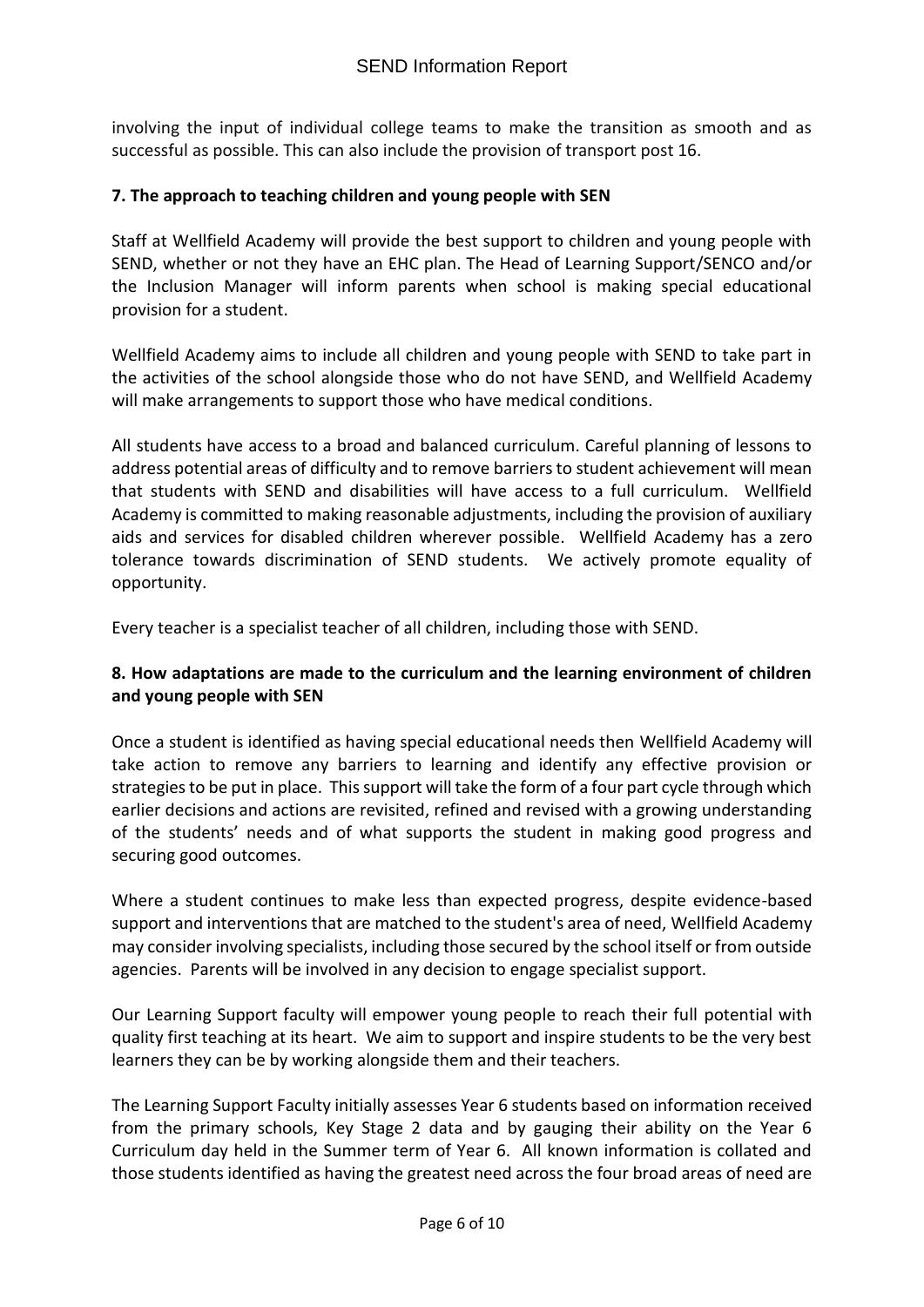considered for placement in the Nurture Group. Intervention at this very early stage allows school to extend the transition period for those students less able to cope with the rigours of life in a mainstream secondary school. The group has a maximum of ten students and although the scheme of work runs in line with the mainstream classes it is pitched at a level which makes it more accessible to the students in the Nurture Group. Progress is constantly monitored and students are phased back into mainstream at a point during Year 7 or Year 8. These students are only identified as SEN if they do not make adequate progress once they have had all the intervention and adjustments.

Teachers throughout the school are responsible and accountable for the progress and development of the students in their class, including where students access support from specialist staff. High quality teaching, differentiated for individual students, is the first step in responding to students who have or may have SEN. Additional intervention and support cannot compensate for a lack of good quality teaching.

We have a rigorous and robust quality assurance process which includes:

- SLT and Learning Support Learning Walks
- Half termly work scrutiny
- Lesson Observations

Decisions about making special educational provision follow discussions between subject specialist teachers and the Head of Learning Support/SENCO considering information about the student's progress, alongside national data and expectations of progress.

#### **9. The expertise and training of staff to support children and young people with SEN, including how specialist expertise will be secured**

Most of the resources used by students having special educational needs are available within the classroom. Money may also be spent on further additional resources, staffing costs and time to manage the support for special educational needs and meet the objectives of this policy. Wellfield Academy invests in the potential of new technologies to support communication and Teaching and Learning for students with SEN and disabilities.

Teachers are expected to make every effort to ensure that students with special educational needs are fully involved in the life of the class. For some students it will be necessary for them to spend some time in small groups or being withdrawn from the classroom for specific, timed activities related to their identified needs. This may be delivered by the teacher or specialist teacher and will complement classroom work so that the skills, knowledge and understanding will be transferred to the classroom

- The Learning Support Faculty is allocated a budget in order to effectively target the support to match the needs of the student.
- Regular training for all school staff is arranged within the annual training plan and takes place on INSET days and as part of the schools continuing professional development programme.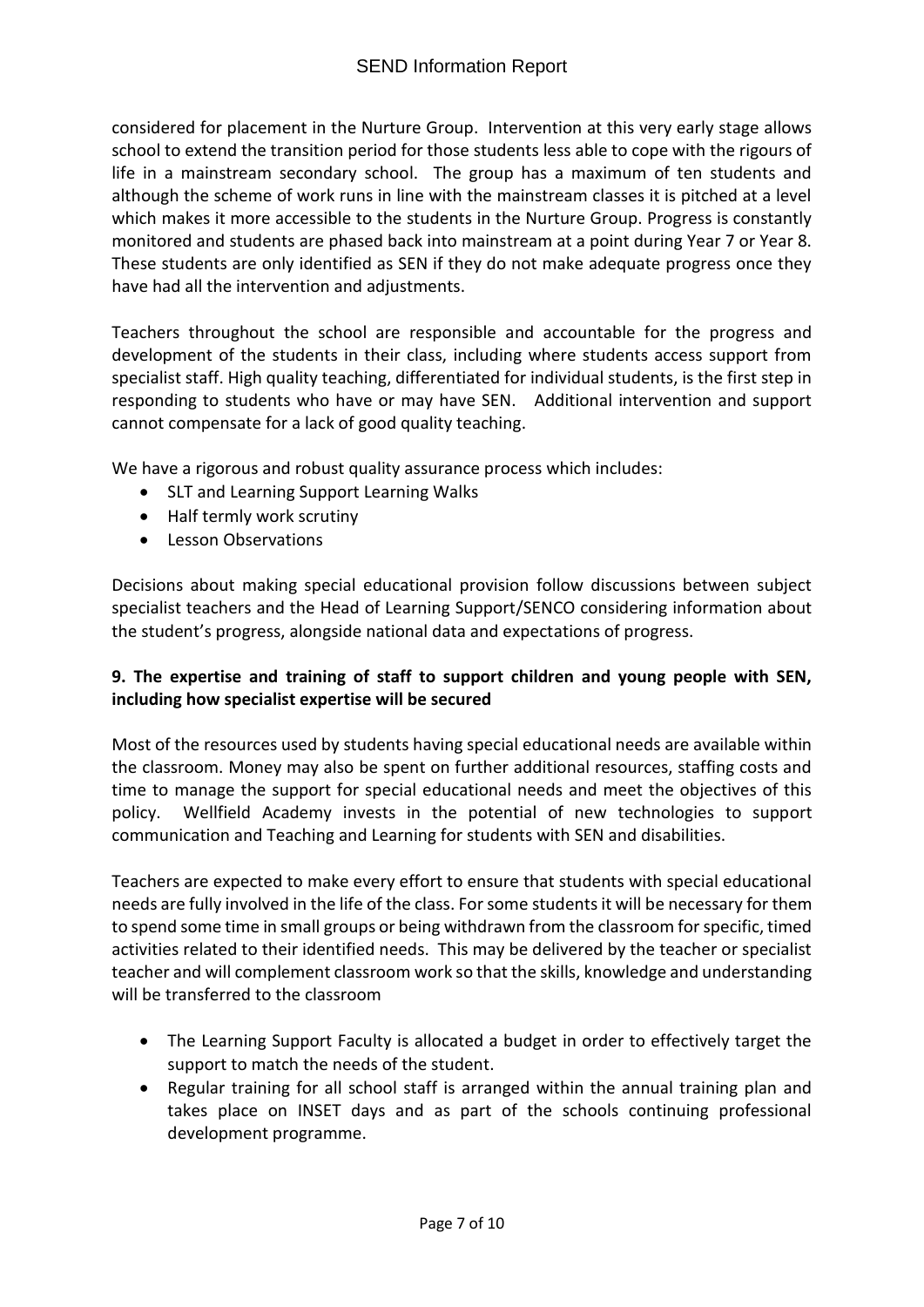- In order to maintain and develop the quality of teaching and provision to respond to the strengths and needs of all students, all staff are encouraged to undertake training and development.
- All teachers and support staff undertake induction on taking up a post and this includes a meeting with the Head of Learning Support/SENCO to explain the systems and structures in place around the school's SEND provision and practice and to discuss the needs of individual students.
- The Head of Learning Support/SENCO and the Inclusion Manager regularly attend SENDCo network meetings in order to keep up to date with local and national updates in SEND.

#### **10. Evaluating the effectiveness of the provision made for children and young people with SEND**

Wellfield Academy has a robust and rigorous reporting cycle as early identification and intervention is a priority for supporting all students. The Learning Support Faculty along with the child's tutor and respective House Progress Lead monitor progress and attainment throughout the school year, allowing an evaluation of any intervention put in place.

Wellfield Academy has a system of convening Learning Support Working Lunches whereby all teaching staff, Tutor and Pastoral Development Manager come together to discuss concerns over any student on a Student Support plan. Individual interventions are assessed and best practice shared to support the student more effectively.

Any concerns are highlighted to the Head of Learning Support/SENCO through the report cycle, from teaching staff, and this will trigger a thorough review of the effectiveness of the provision for all students.

#### **11. How children and young people with SEN are enabled to engage in activities available with children and young people in the school who do not have SEN**

There are small group and intervention classes across the curriculum to target those students who need it most. However, there are occasions where all students mix with their peers daily tutor sessions; PHSE days; PE; Creative and Practical lessons and a wide range of extracurricular activities and clubs that take place daily.

#### **12. Support for improving emotional and social development. This should include extra pastoral support arrangements for listening to the views of children and young people with SEN and measures to prevent bullying**

The Learning Support Faculty works very closely with Student Services to maintain our zero tolerance approach towards any form of bullying. Our PHSCE and Assembly provision promotes independence and builds resilience in our students learning as well as teaching students about issues such as bullying and how to understand and be a safe user of social media.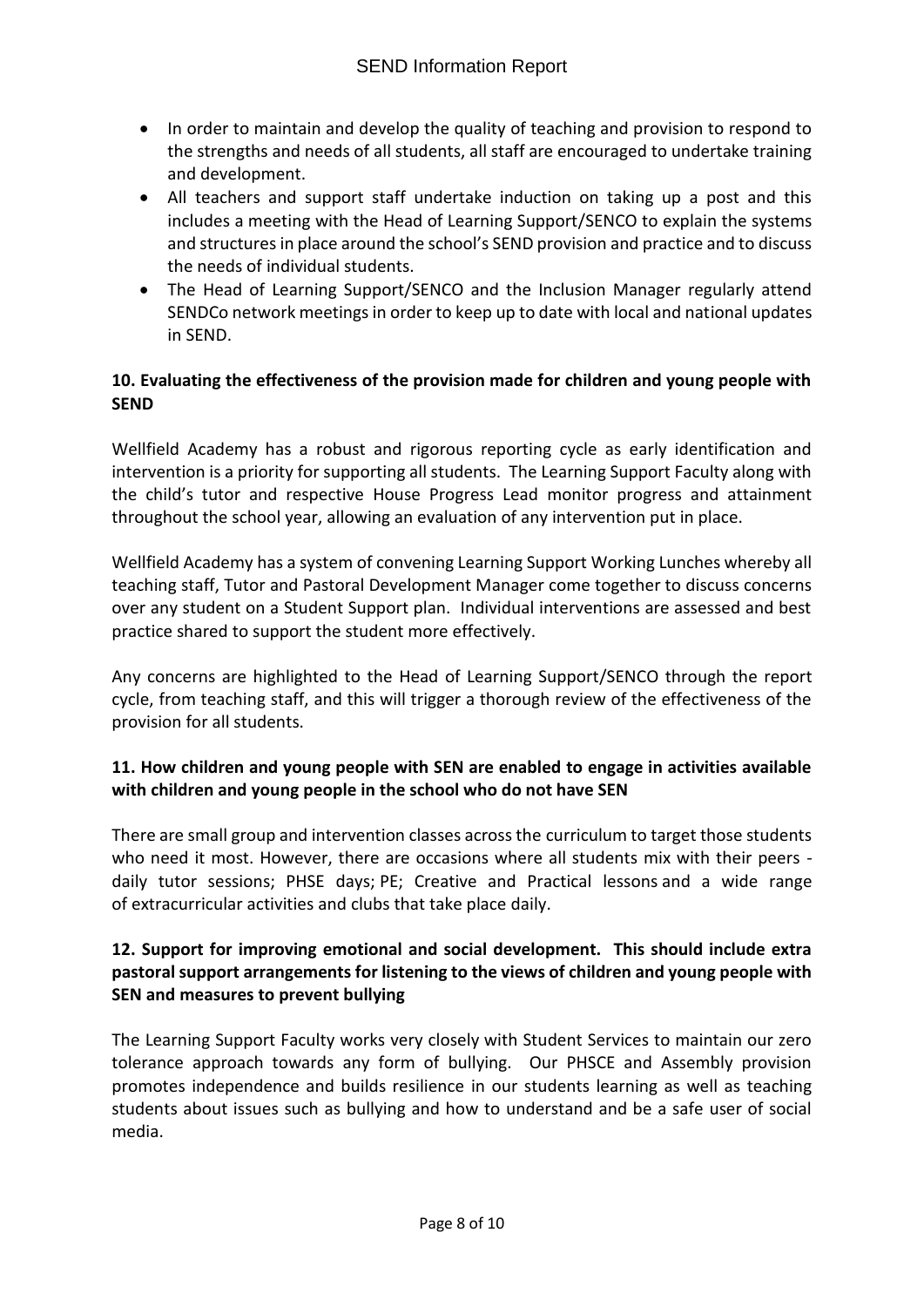External support for improving emotional and social development of students is detailed below.

#### **13. How the school involves other bodies, including health and social care bodies, local authority support services and voluntary sector organisations, in meeting children and young people's SEN and supporting their families**

The level of provision of support is decided on an individual basis, through conversations with teaching staff, Student Services, parents and the student. If Wellfield Academy is unable to fully meet the needs of a student through internal provision arrangements and progress is not being made by the student then the support of external agencies is sought. This process involves the consent of the parents and co-production of any referrals for intervention including the CAF form and the request for support from the Children & Family Well Being Service The health and wellbeing of the student is paramount and we work closely with students and Student Services to ensure the highest provision for all students.

Some of the External Agencies accessed by Wellfield Academy include:

- Child and Adolescent Mental Health Service (CAMHS) including the Complex Needs Team
- SEND Team at Lancashire County Council
- National Careers Service
- SENDIASS Team formerly known as Parent Partnership
- School Nurse and School Doctor/Community Paediatrician
- Speech and Language Therapy
- Occupational Therapy
- Physiotherapy
- Audiology
- Children's Social Care
- Early Intervention (including Children & Families Well Being Service, Barnardo's, Child Action North West)
- Police Early Action Team
- Alternative and Complimentary Education and Residential Service
- Learning Support Services at local post 16 colleges
- LCC Legal Services and Child Protection Teams
- Specialist Nurses including Diabetes, Epilepsy and Stoma Nurses
- Independent Translators

## **14. Arrangements for handling complaints from parents of children with SEN about the provision made at the school**

If parents/carers have a complaint concerning provision for their child they should discuss this with the Head of Learning Support/SENCO. If this proves unsuccessful the matter should be referred to the Headteacher. Procedures will then be followed in line with the School's complaints policy. Finally if the complaint is still not resolved it should be taken to SENDIST and/or Secretary of State.